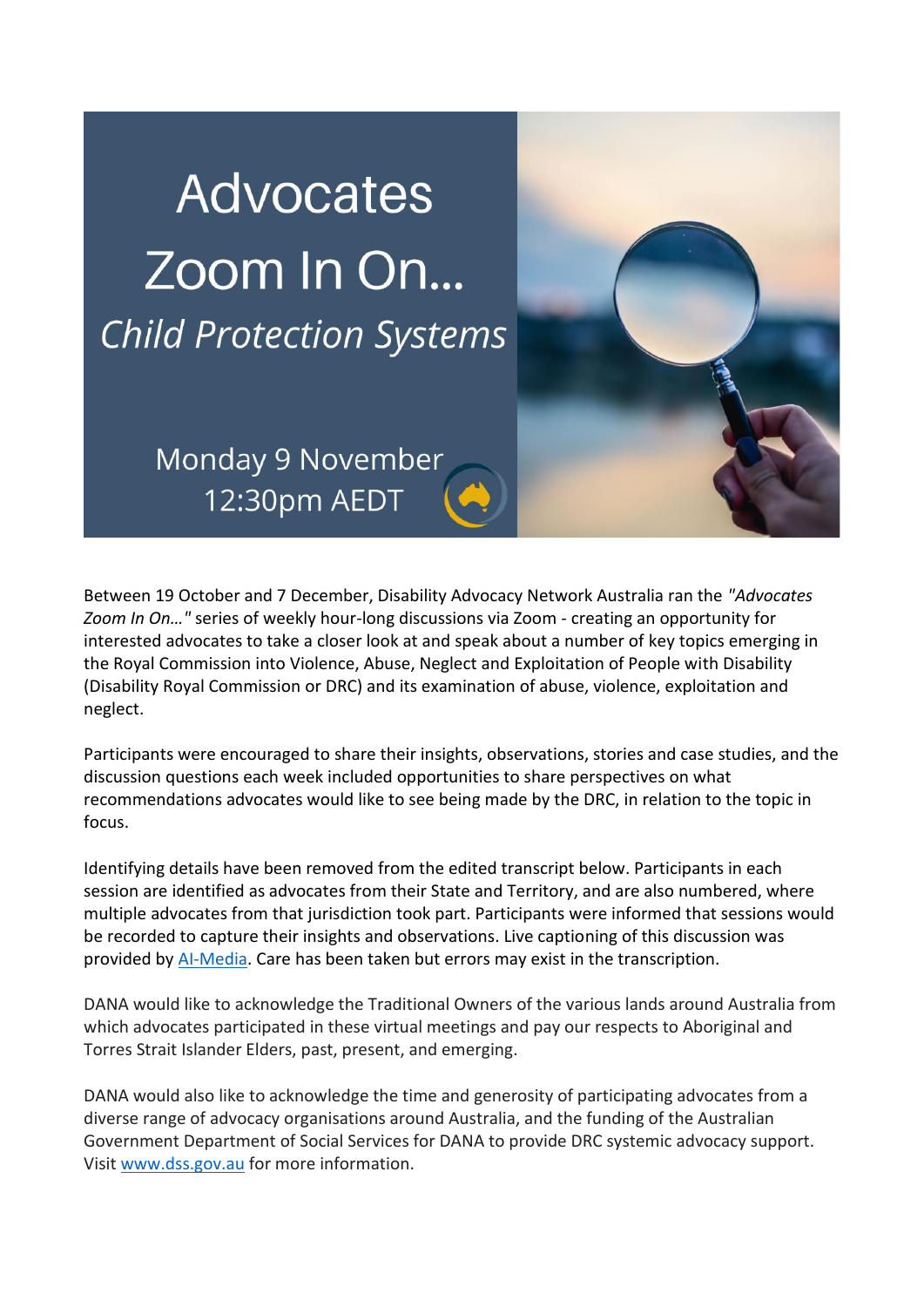# <span id="page-1-0"></span>Transcript of Zoom discussion – 9 November 2020

#### *[DANA Policy Officer, Siobhan]:*

I might kick off with a very broad question. **What are the experiences of people with disability, including children, with child protection and/or out-of-home care systems?** Of course, that is both children who may be in those systems and parents who may also be interacting with those systems.

Whether the parent or the child or both have the disability. It is a very broad topic, and I will leave it to you to anyone who wants to jump in and speak to any aspect of that.

## *[SA Advocate 1]:*

I'm happy to kick off. We advocate for people with intellectual disabilities, and we have done for 30 years. In that time, we advocated for many parents in regard to child protection matters and I think that universally, what we might say, and there are two other advocates from our organisation that might have something to say about this as well. The child protection system sees intellectual disability as a risk factor in the same way that they might with drugs and alcohol.

If you have an intellectual disability, it doesn't mean you are broken. It's not something that can be fixed. But in fact, parenting children is something that lots of people do and you need support to do that. Often, we advocate for people who don't have natural supports or family support in place and have not previously had paid supports to assist them either.

So, the usual story is that children are taken away, they are removed from the care of the parent with an intellectual disability and inevitably end up in long-term foster care placements until the age of 18.

During those years, the parent ends up with access that looks something like one hour per month. There are of course others who have some different arrangements in regard to access but typically, it's once a month. Certainly not an opportunity to build a relationship.

The other thing that we are aware of is that the children in those situations come looking for their parents when they are older, and their relationship hasn't been supported or nurtured by child protection services and so it can be quite difficult coming back together as child and parent.

#### *[DANA Policy Officer, Siobhan]:*

Would anyone else like to comment on what [SA Advocate 1] said or provide another perspective.

#### *[QLD Advocate 1]:*

We experienced the same scenarios. One of the biggest concerns we have is when child safety feel that they tick a box by removing a child, particularly from birth. They phone you to advocate for that person and they ask you to come to the hospital immediately. That is the situation which we find traumatic as advocates, let alone for the parents.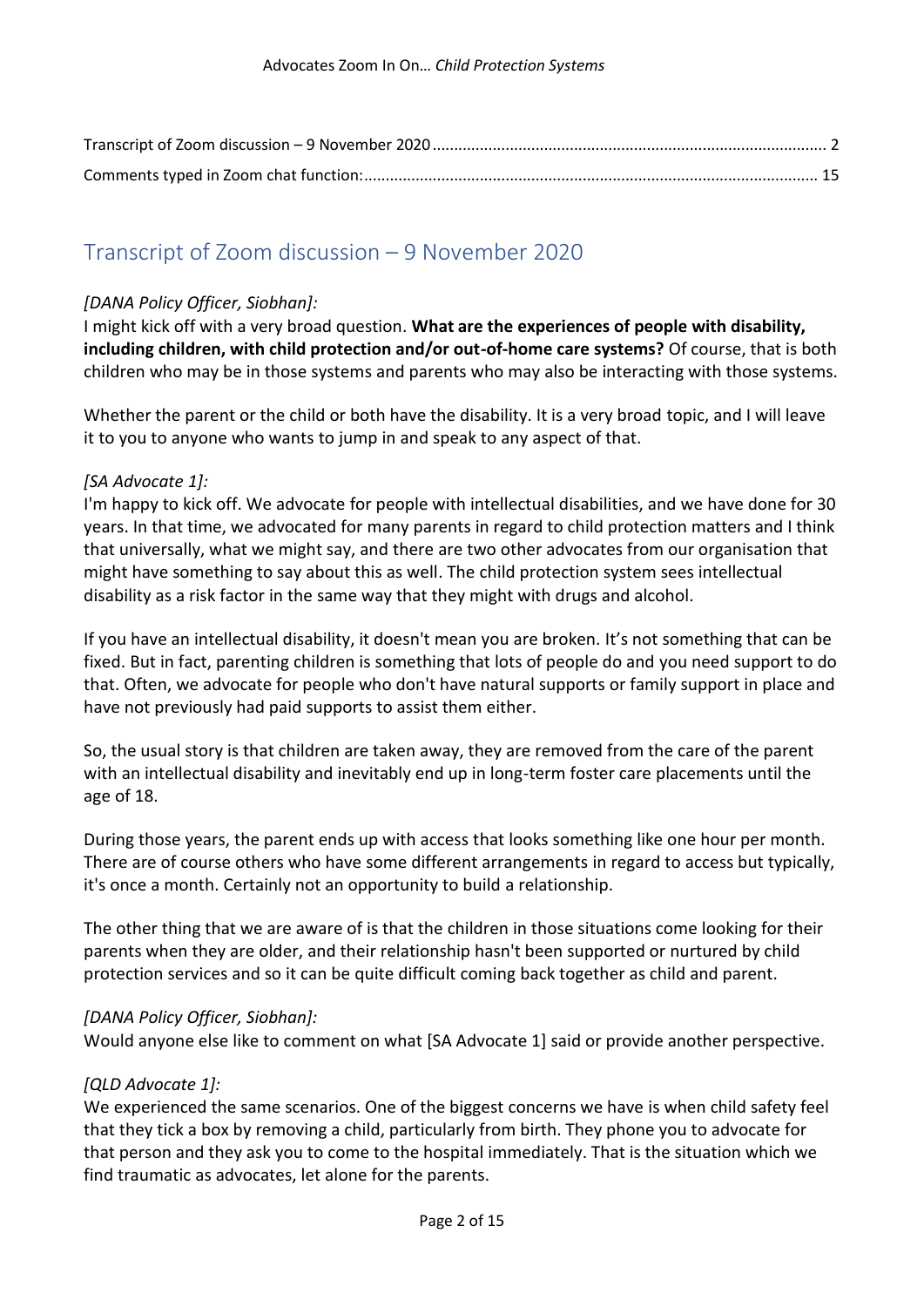There is no sense of recognition of trauma, being traumatised. No counselling offered or anything like this for people with a disability. As advocates we feel traumatised by that. The other scenario with that is, that because Child Safety have called us and we want to be there to support the person, sometimes that person with a disability can see you as a person that has helped remove that child.

That doesn't help build a relationship when you want to try and help them, to support them to get better access to their child and everything else in the future. I don't know how everyone else feels, if they have had those scenarios as well. We have experienced that, even recently this year.

#### *[DANA Policy Officer, Siobhan]:*

Those sound quite familiar. When I was working at [ACT Advocacy Organisation], I was sharing a room with the individual advocate and would focus on systemic stuff, but a big part of her job was trying to help people navigate child protection systems and interacting and not getting very much support or sympathy or understanding from systems that were inflexible and quite maddening.

Did I see [VIC Advocate 1]'s hand up?

#### *[VIC Advocate 1]:*

I had to reinforce what both [QLD Advocate 1] and [SA Advocate 1] have said. I've had some experience but probably not a lot. Not a frequent number of cases. Our agency has had a few. One involved taking the mother right through the pregnancy and her making decisions about what she wanted up to the birth.

Child Protection had made the decision, they will deny it, but they had pretty much made the decision that the infant would be removed at birth. The experience of seeing it in a meeting room with the mother and social workers and nursing staff, although they were very caring towards her, they were telling her one thing, "You are doing a fantastic job and being a great mum." Yet she had no clue that they are going to remove this baby at all until the day she was to be discharged.

Then the refusal to explain their decisions, to read through the documents, so that she can understand it. To the point where I had to say, "You need to simplify that. Explain it again so she understands." The child protection services seemed to think that was my job to explain their decisions and the reasoning behind it. I just kept saying 'You need to explain it, that's not my role.'

I would remind them about human rights, discrimination, all those things. They would see that as a threat and would state that openly. "Don't you threaten us." In meetings.

The meetings had three child protection officers, numerous nurses and two social workers from the hospital to confront this mother. Then she was told that she needed to go now, from here now to the court to find out what is going to happen. It is quite brutal.

We negotiated, and this woman has a moderate intellectual disability, we negotiated with her psychologist for some residential parenting courses. Multiple refusals to take her. Eventually one mainstream parenting program took her, but they refused to make reasonable adjustments, she has low literacy and numeracy… making marks on the baby's bottle, simple things like that. There was a refusal to do those things.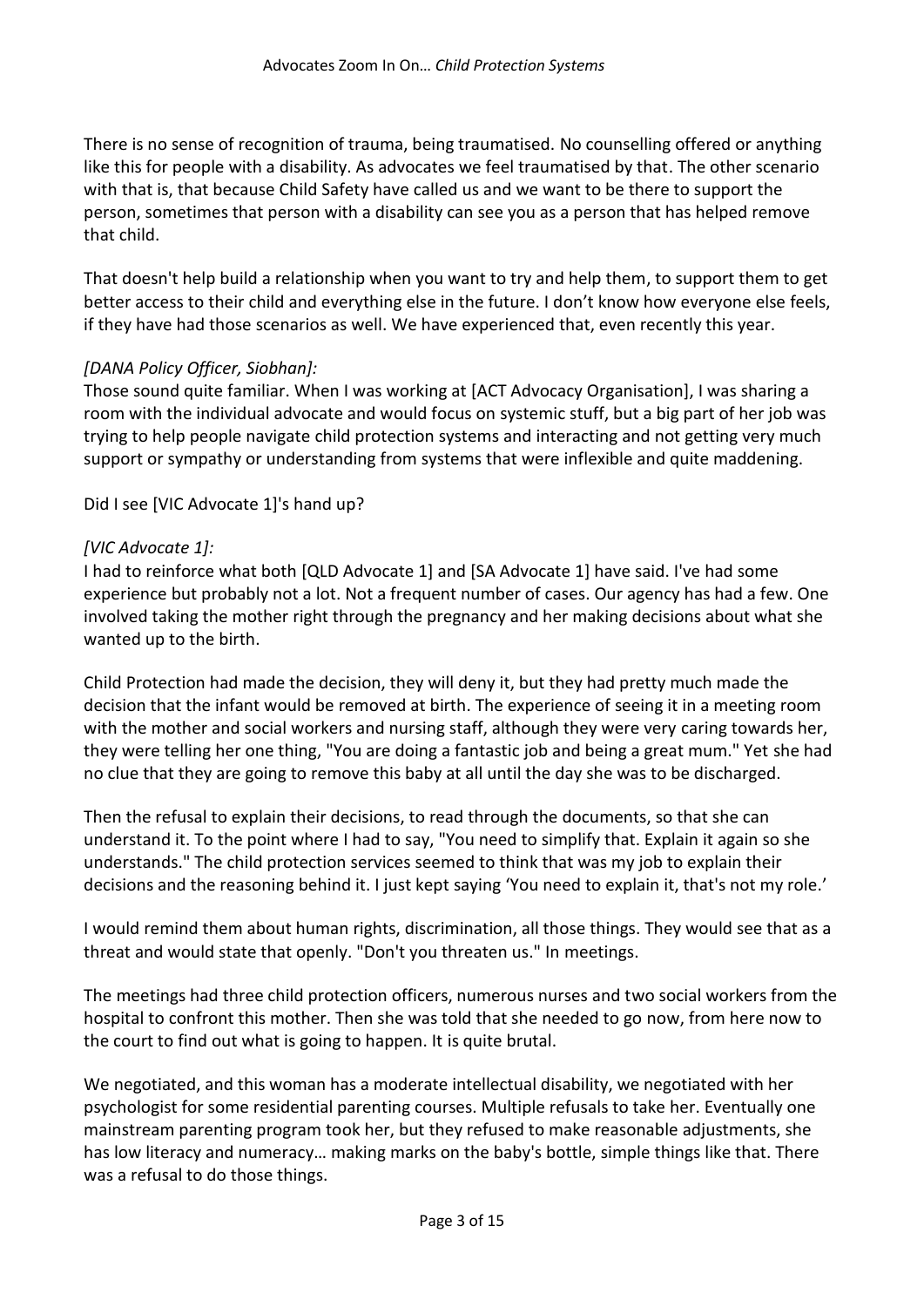This baby has been fortunate to be with the second foster parent and has gone into permanent care of that foster parent. I raised very early from the start to assess the baby and see whether the baby has any disability at all, because there were difficulties with feeding, or any other medical conditions. There was a refusal to do that.

It wasn't until the foster parent, the court order was ready for the foster parent to have permanent care, that it came to light that the baby… did have a disability which led to feeding difficulties. Yet in the mother's report, one of the reasons is that she lacked the skill to feed the baby and nearly choked the baby to death. A lot of this stuff.

Now that is on record. This baby actually had major difficulties with feeding and the outcome for this parent is better than some. A minimum of four visits per year is the law, she achieved six with advocacy. Six access visits per year.

The way that everything was gone about, was totally wrong. Everyone noticed that she had difficulties with parenting, but with support… and no one was suggesting to leave a vulnerable baby…. But give her the opportunity to parent and put in those supports and systems. It was just a refusal, basically. It is pretty horrendous for all concerned.

#### *[DANA Policy Officer, Siobhan]:*

Does anyone have everything further to contribute from the perspective of children with disability?

#### *[SA Advocate 1]:*

I am happy to kick off that conversation. With the experience of children during the child protection system, any child where we had been invited by someone to be involved with regards to advocating for the child, the child protection system just says no.

They see themselves as the advocate for the child, even though we would all, I think, know that the decisions being made are not always about the best interests of the child but resourcing and all sorts of things and there are competing interests in terms of how child protection systems serve the children they are supposed to be serving.

Even when we have been able to be part of the conversation around what is happening for the child, decisions are still being made with regard to children and placements, again based on resourcing and those sorts of things, is what we see predominantly.

For children to be able to access any kind of direct advocacy or assistance themselves, in South Australia we have the Commissioner for Adults and Young People, but it is only the child who can go to them. Nobody can go to them representing the child.

The child has got to know about them first, and have access to and be supported. And if they're going to the Commissioner because something has happened to them within the system, who will support them to access that?

If a child raises, there are children who might raise some issues with the particular social worker assigned to them and they won't act on that and if they do it will … not result in anything more for the child.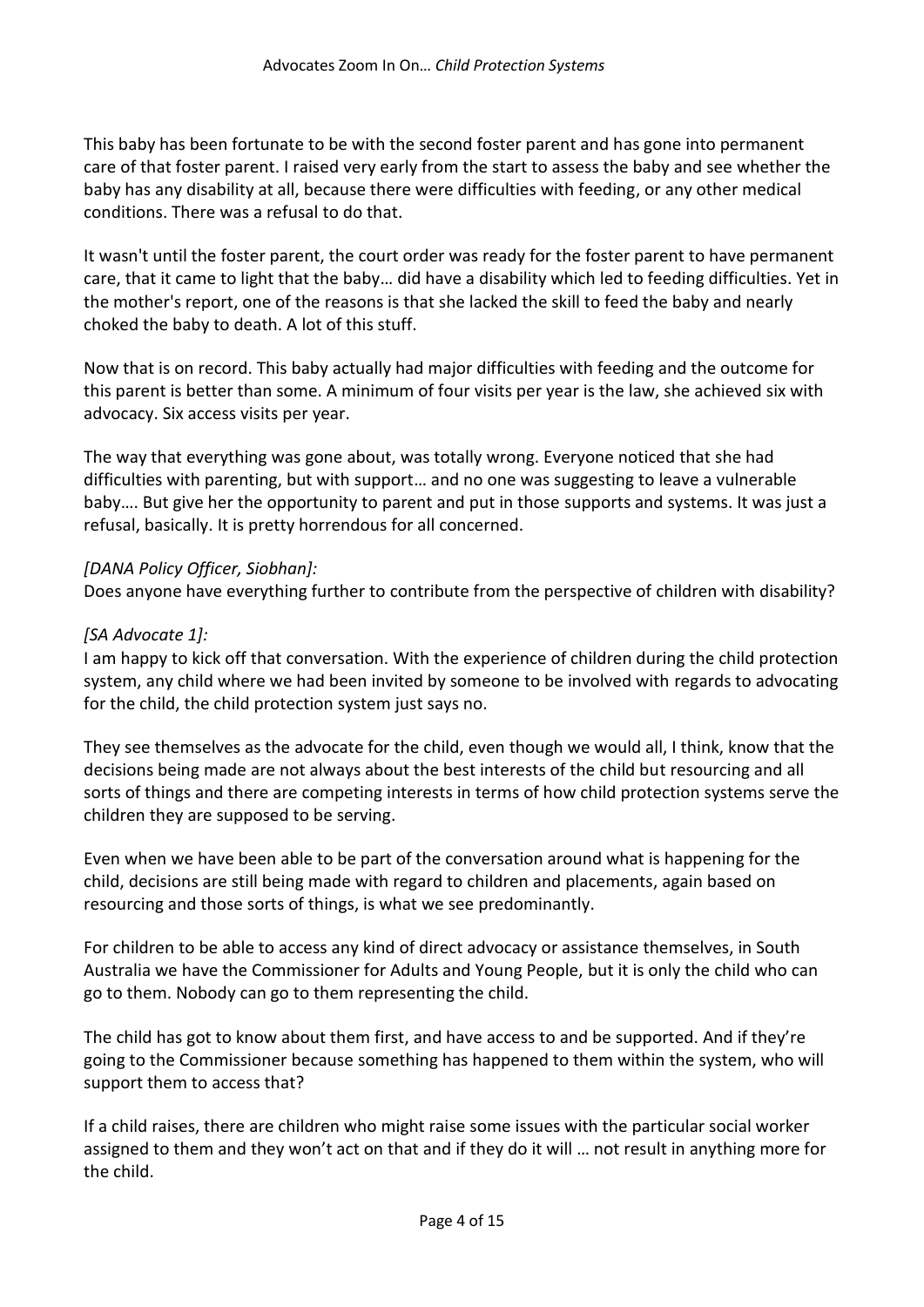If the child says they want to see their parent more, they'll say 'well, it's not in the child's interest'. If they want the child to see their parent less, they will say 'it's the child's choice'. They will use those arguments to underpin their view of what something should be, rather than for what the child is wanting or what is in their best interests.

#### *[DANA Policy Officer, Siobhan]:*

Yes. I wrote an essay on that and the 'best interests of the child', it's a malleable phrase and can be used as a defence against any interrogation, can be used in a variety of ways. Does anyone else have something to say?

#### *[SA Advocate 2]:*

I would like to add that from some experience of people that have grown up in child protection, it seems that those people get funnelled into group home settings as they reach the age of 18. And there is seemingly little involvement from the Department to have a broader interest in the person's wellbeing and the potential of the individual and them living independently and those types of things. It seems to limit people's potential, in some regards. The view is that they get moved into a group home and that's just where they will stay.

#### *[DANA Policy Officer, Siobhan]:*

The next question, it is about… what can be done. **What can be done to prevent or respond to discrimination, violence, abuse, neglect against people in the child protection system?**

We have touched on the huge gap in people getting access to parenting supports. I think that is an obvious one but there is plenty more to say about it. Are there other things that need to be changed at the legislative level or a systemic level? What recommendations would we like the royal commission to make?

#### *[VIC Advocate 1]:*

There is a distinct lack of programs for parents with intellectual disabilities. In Victoria, there are mother and baby programs for parents with psychosocial disabilities, but those will not accept people with moderate intellectual disability, in our experience, and I feel that it is absolutely imperative for that gap to be filled.

A lot of the clients I work with are experiential learners and so need that ability to learn with support and encouragement, as opposed to, "We are watching you. We are watching for every mistake you make and will report that."

That is not a good type of approach. There needs to be something done about the hospital-based programs that are refusing to take people with disability into the program and I have noticed some gaps that need to be filled in terms of the law.

I would like to see this in the actual legislation, which comes under the Children's Court of Victoria, that child protection needs to give opportunities for that parent to learn, even if that's in a safe program. Because I think that would compel some services to open up at a residential level to support that person and some increased supports in the home.

The manner in which child protection conducts themselves as well, that needs to be addressed. It is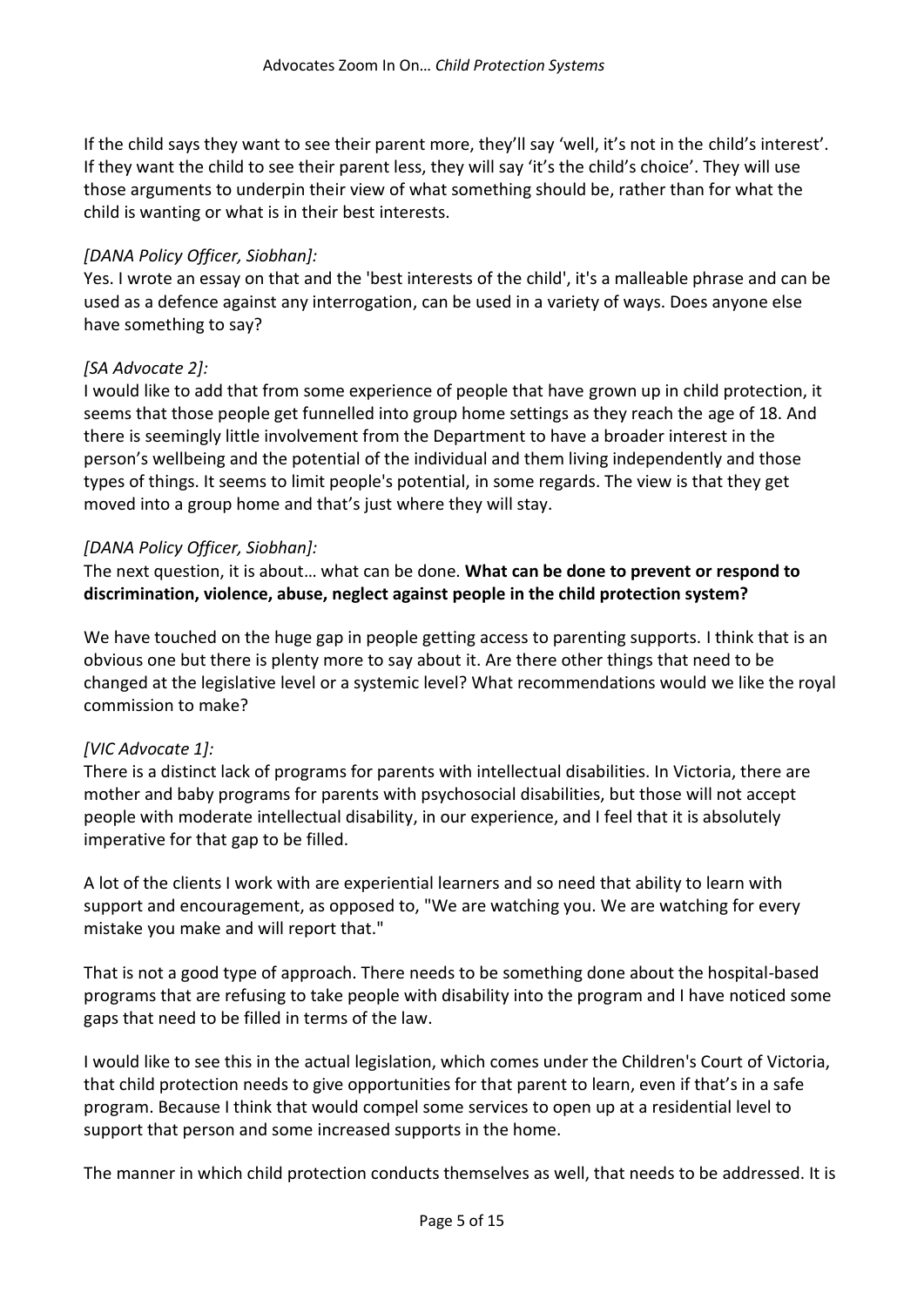highly adversarial and brutal and unnecessary for anyone to conduct themselves in that manner. I know they have huge workloads in very difficult arenas but so do all of us and we don't tend to conduct ourselves in that manner.

With their obligations, there needs to be something to compel them to meet their obligations because, at the moment, they are a law unto themselves.

In terms of parents with a disability who have been in the child protection system themselves, child protection are responsible for where that young person goes to live.

In my experience, I've seen numerous cases where young people that have been in the child protection system are placed in supported residential services or boarding houses and it is just totally inappropriate and they are in a setting where they are subject to repeated abuse and exploitation.

And then, on the other side, I am seeing child protection services where the children were at home with the parent and then they are placed into foster care. The same things that the parent was doing for which the child was removed, Child Protection gave the foster parent permission to do to the child, such as to stop him running off out of the door, you can tie him to a chair.

They removed the child from the parent for doing the same thing. Something has to be done in a legal stream to address this because it really is… I cannot make sense of it.

You remove a child from a parent because of the way that they have tried to manage supports and then that young boy had significant disability issues and then you give permission to the foster family to do those same things.

I really don't know how to address that in the legislation but that conduct they have accused the parent of doing as being abuse - they are endorsing in another household. I don't know. I am open to ideas.

# *[DANA CEO, Mary]:*

I had a meeting recently with a woman in this area and she is the one trying to coordinate the liaison between the NDIS and the child protection schemes. I will have another meeting with her, and she understands that advocates are a good thing to have involved in those issues and the capacity about the kids..... to pick up those cases is another issue. What I'm wondering is, have any of you seen anybody's NDIS plan being used well to support the parent, in a useful way, around disability and child protection issues and then differently again for a child with disability.

Have you seen any good examples?

#### *[QLD Advocate 1]:*

I have a client… it has been five years in the making but the family now has full reunification and they both have mild intellectual disability and they also lived in a rural area.

There were supervised visits for a significant period of time. It was very short spaces. In one of the meetings, we discussed it, we said one of the parents has an NDIS package and one of the goals was for parenting, around parenting, to be supported in the NDIS package and to be a parent.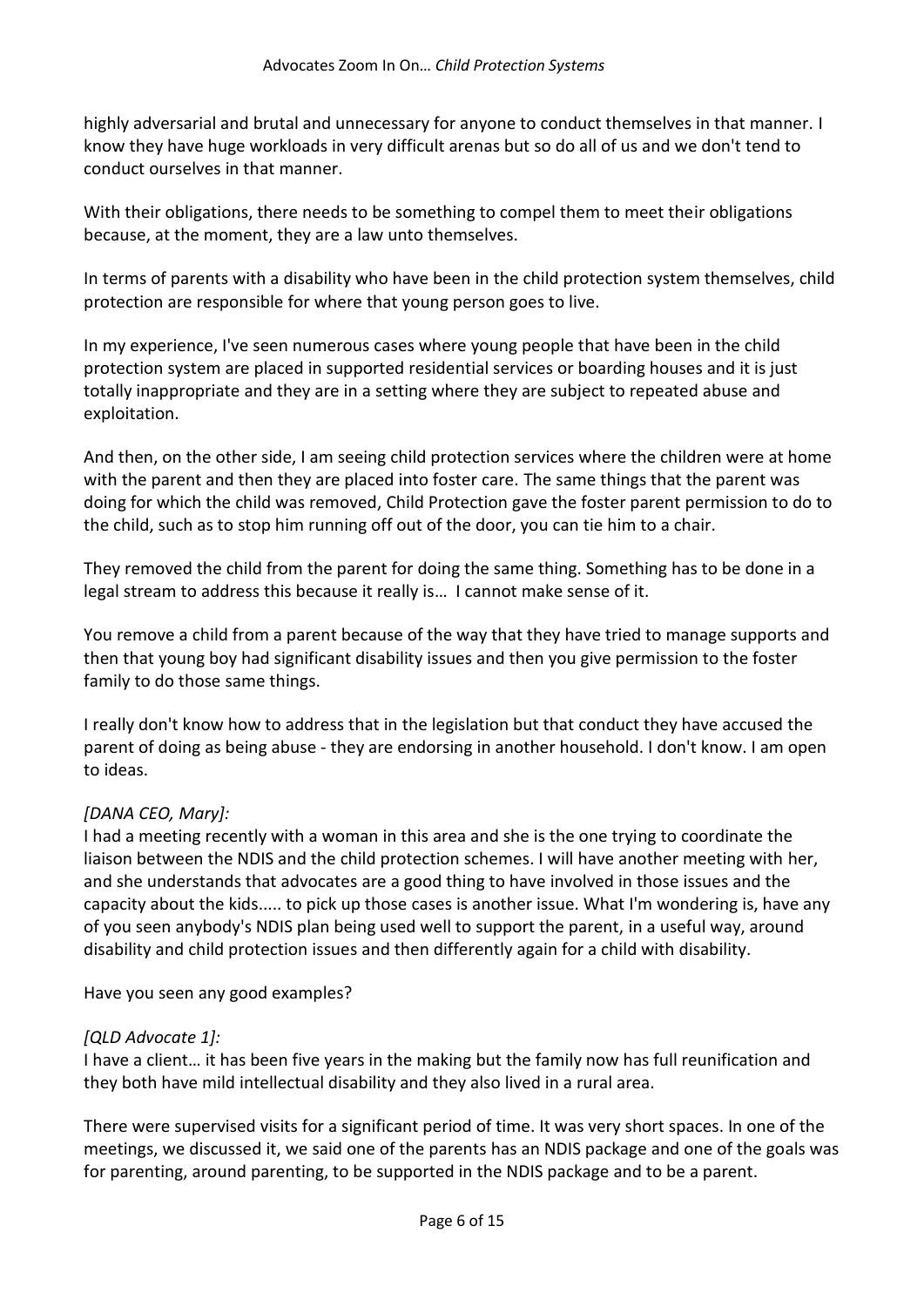We worked on those dynamics and at one stage Child Safety would not help …it took a lot of work to get them to think outside the box using NDIS support workers and support services to do some work with the support services on what they were hoping for them to do. So that they can start doing supervised visits for child safety and because they were rural and coming out every 4-6 weeks, it was not a significant amount of time.

This would start happening every week and then twice a week and then we went to semisupervised, and it was agreed that support services would report any concerns to child safety and at the same time it was using their NDIS package. So that is the way that they managed to get through and to get through from supervised once a month to supervised twice a week and into semi-supervised and then unsupervised to then full days, sleepovers, and now that child is in full unification. That took five years.

The parents were a significant part of the child's life through that whole time. And I was very lucky because I became involved while the mother was pregnant

They did at one stage want to put the child in foster care in another region which would have meant that they would not have ever seen the child. I took that one to court and we did win that.

It was a long process but it can work. You have to make sure it's part of the parent's goal and then you have to really try to negotiate with child safety. It did work but we had to give them the ideas. We had to get them to start thinking outside the box of how they could do this. Supervised visits and unsupervised, through using the person's package.

#### *[SA Advocate 1]:*

In some situations, having an NDIS plan has made some difference for parents but only in the context of being able to be prepared and ready and get to access on time, which has been really difficult for some parents, as [QLD Advocate 1] said. And the child is out of the region and there tends to be more travel that has to happen for the parents.

I think the NDIS plan has helped make that work a little better but it is very hard to get them to think outside of the way that they have always done things. We have tried for decades to get them to think about shared care arrangements, anything that is a bit outside the box. They don't want a bar of it. They don't know how to make it work.

Again, you have to be the person that gives them the idea. They don't come up with anything on their own and they just do what they have always done which is reduce access, and parents lose… feel really done to in that process and parents can end up losing all contact altogether.

I think there is great potential for NDIS participants. The NDIS seem to be listening, that supporting a parent in their parenting is… a reasonable thing to do. We came up against quite a lot of barriers in the beginning, where they just said that if it was a child protection matter then family services take care of that. There are no family services other than child protection because if you try to engage with the service around any support around parenting, as soon as they know that child protection is involved, they just take their hands off and say, "No, we can't help." They just assume that they will be providing the parents with the support that they need, and we know that they absolutely do not.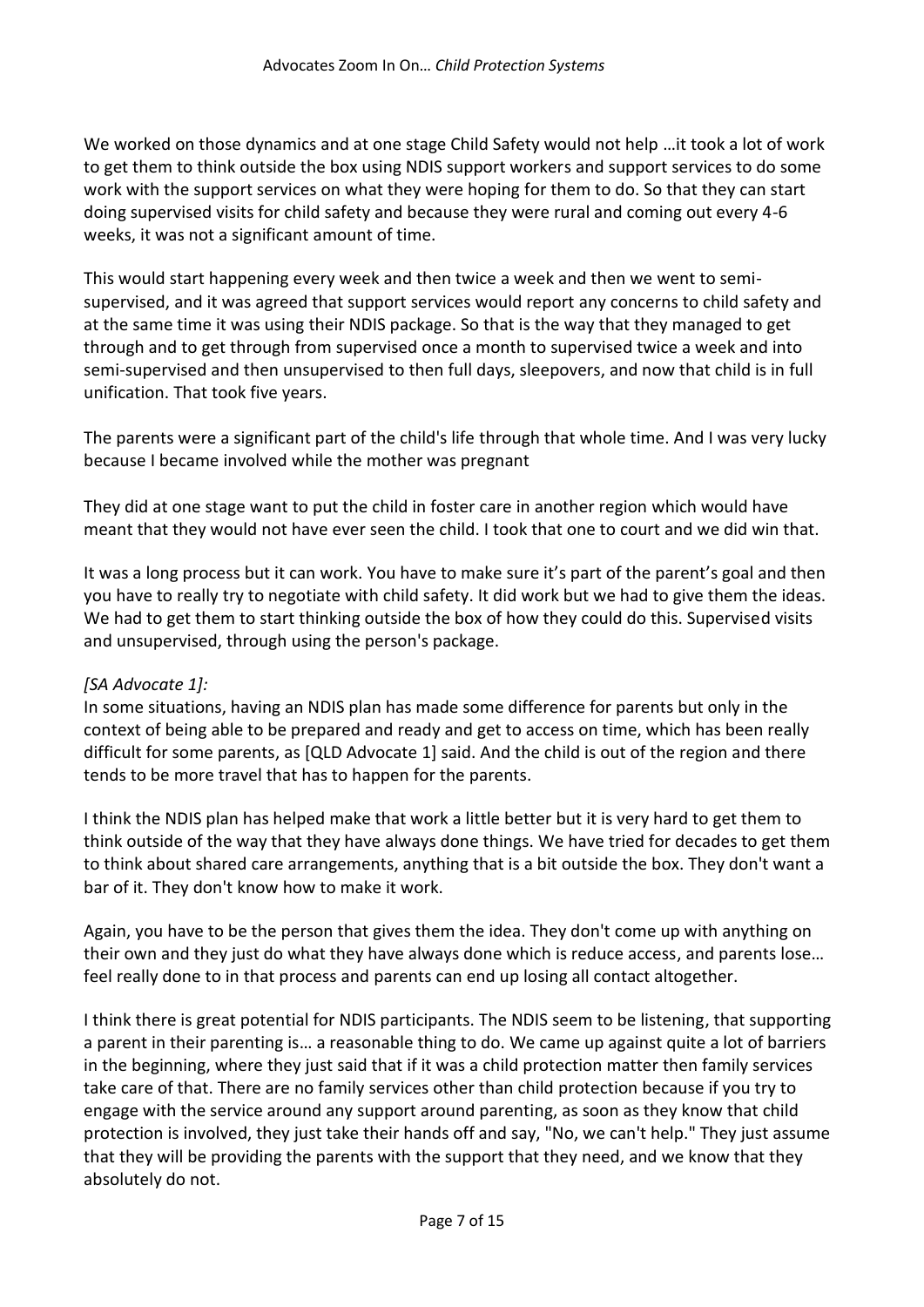#### *[DANA Policy Officer, Siobhan]:*

I will just note that [in the Zoom chat VIC Advocate 2] has said that they haven't seen that in packages but it should be a big part of them… Anyone with a camera and a microphone, please feel free to jump in and support.

#### *[QLD Advocate 2]:*

Going to long term support is suitable for some clients but it might take six to 12 months to engage with the Department for some clients. It's this agency that is massive. It's like having to deal with the police every day. It's that authority figure and it will take them a lot longer. Is two years appropriate?

Not only that, so many people are slipping through the gaps where you have the recognised agency but do you have something similar to that with someone with a disability? They go to these meetings and sign these documents and don't even know what they are and are just hoping that they are being told the truth.

We have even had families who have signed their rights over to another family member. They would have been better to have given their child to the Department rather than to have signed over their child to someone. Then to go to family court and find out that all the allegations were unsubstantiated and have to go through family Court to get their children back, and they couldn't get them back. And they did nothing wrong.

They really need to look at that… that sometimes families are not necessarily the best option either. The other thing, how many CSOs did we have for that one client?

#### *[QLD Advocate 1]:*

I don't know how other people experience it that but the amount of CSOs [Child Safety Officers] that sometimes a person can go through and then they are told about not working well with child protection but when they've gone through 16 in a year, how can they build a relationship with those people? Every single time, the biggest story we hear from our clients is that we always feel that we, every time we get a new CSO, we have to start all the way at the beginning again and go through all the hoops that we've already done.

"We've already done this, but now we have a new CSO and so we have to do it all over again." We hear that often. The amount of CSOs that they get, and they have to go through the same things again. They feel that they've met the department's goals and then they find out that there is something wrong.

#### *[QLD Advocate 2]:*

And then you have a child with a disability has been through 10 foster families because of their behaviours and end up living in a hotel, for the department to then give up because they have run out of foster carers and give them back to the mother and the mother does not have the skills to do it. You know, so they are set up to fail.

You've got one way when they are taking them away but sometimes it's giving those children back too soon without the support in place. Children being removed at birth… that their child is being removed because they have a disability. Nobody can tell me that when it is found out that she has a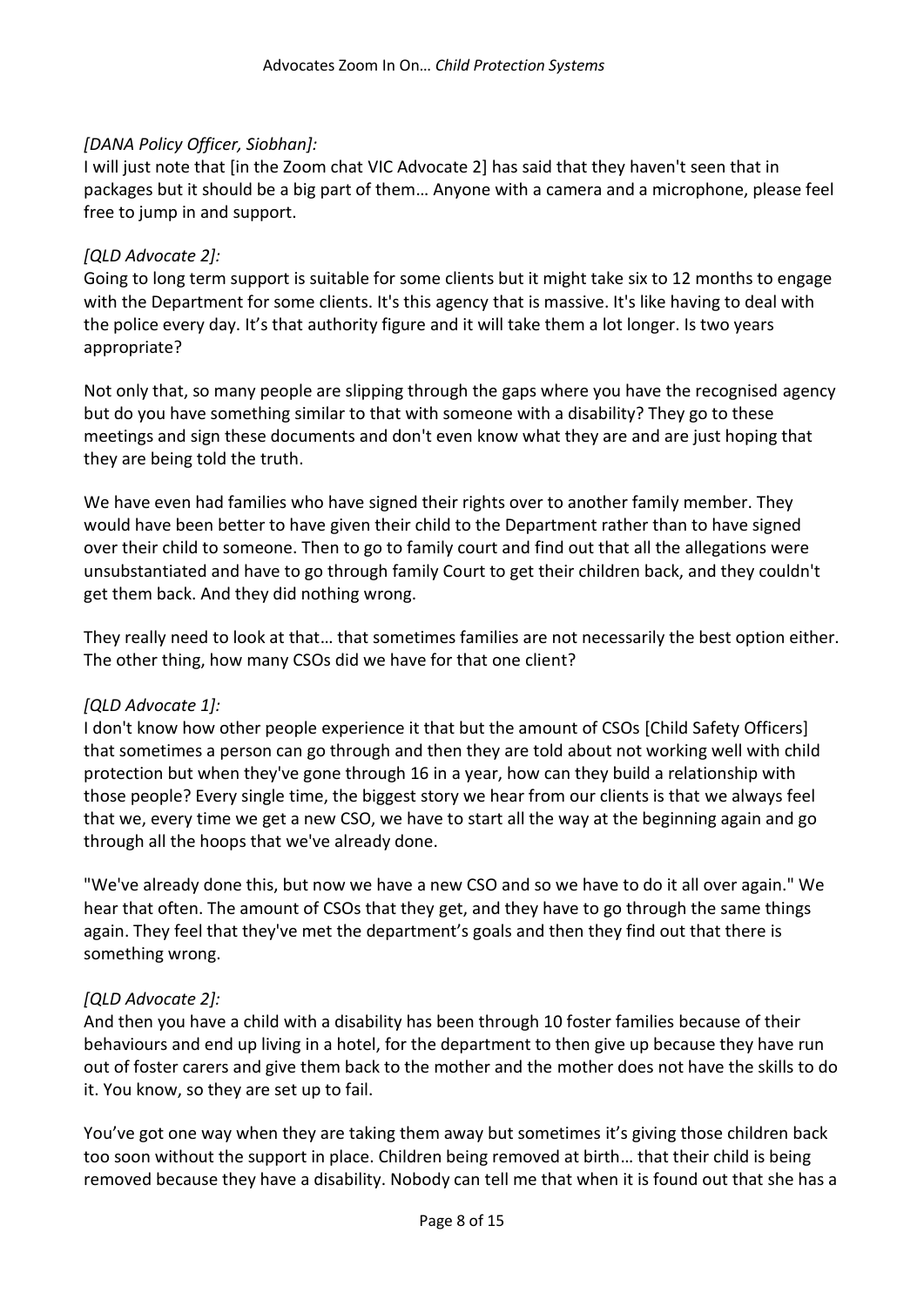disability, and she is pregnant that that is reported to the department. They should be proactive working with them straight away to see what their abilities are, before waiting until it's too late and then just taking the child. Because it's devastating when the police are there holding back a father who because of his disability doesn't understand why his baby is not going home with him. That is not okay, when they can be proactive and work with them prior.

#### *[VIC Advocate 2]:*

I was just going to say that I agree with that. There should be a lot more work that gets done through the pregnancy. I think that that's where things fall down. They wait for the crisis situation when the child is removed and then all the parenting and everything goes in. It should be the other way round. There should be more considering of prevention, rather than waiting for that to happen.

I … actually have [a family member] from child protection who works in that role. It's always interesting for me to hear the other side of what they are going through on their end. Of course, they see a huge amount of gaps and I'm in there with my advocacy hat on, especially when it comes to children with disability and some of these parents.

And of late it's been about communication with NDIS. Child Protection workers should have training with NDIS and understand that system because that is not marrying up. That's one of the issues.

If they were all connected and communicating and the training was there for the Child Protection workers, maybe some of that stuff would be coming natural to them to communicate instead. They just don't have the training. I've been training [family member] in some of the NDIS stuff so that they do understand it when they come up against the child with a plan or the parent has a plan and how to make that better for them.

That should be across the board. Not us doing that randomly in our lounge room. That is one thing that they need training in.

# *[QLD Advocate 2]:*

When we say that we have 14 CSOs or whatever we have in a two-year period, they don't seem to be able to connect their information with each other. So, you have your intervention at the start where they are investigating, anything they do doesn't seem to go on to the three-day order or the one-month order or the 12-month order. We find that once they go to the new CSO with a new section, any information that you've given to the prior investigator, you have to repeat all of this information because they don't have it in one place, not sharing information which makes it more difficult for clients.

If they had one database of everything they do with the new CSO from any area that comes in whether it's orders or not orders, whatever it is, they all have the same information and they are not asking the same question 50 times because they haven't shared this information within their department.

The changeovers aren't enough when they change from one to the next. You need that documentation. You need those emails. They need to work out how to have a system where everybody can see it as it rolls through. That would fix a lot of time.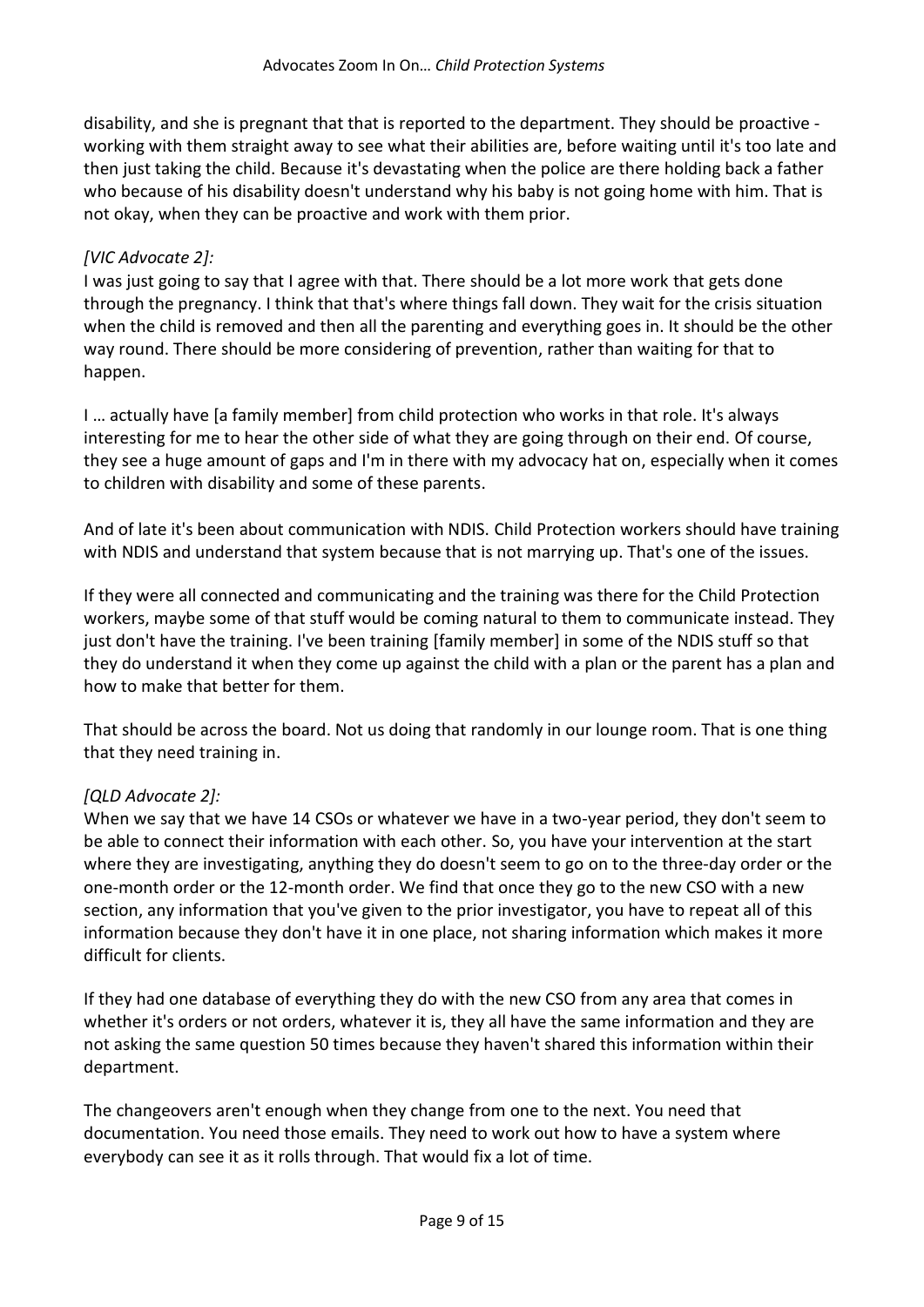We get emails every time we get a new CSO, whether it be for an NDIS plan or something about a parent, whatever it might be. We have probably already emailed that three or four times and it gets quite frustrating because you are doubling and tripling up on the exact same email. To the extent where I now go through my emails and forward the email. You shouldn't have to do that. It's wasting time for these parents. They already have the information, and they just need to share the information and work out how to do that.

#### *[QLD Advocate 1]:*

They need much better handovers with the CSOs.

#### *[QLD Advocate 2]:*

It is simple things. You provide an NDIS plan to them and the next day you get a phone call from the NDIS to get approval to share it with the department when you've already given that document to them. I don't know how they lose these but if they have one database then when they get them out, they could cut and copy into the database, and everyone can see the information. It's really not that difficult for them to do that rather than going through the same cycle and the same history each time you get someone new.

#### *[DANA Policy Officer, Siobhan]:*

Anyone else like to jump in on this point. We are already talking about the next question which is **how can support mechanisms for parents be improved?**

#### *[SA Advocate 1]:*

A few things that have been said along the way, there was something about two-year orders, etcetera. In South Australia, what we have here is that the Department can apply for an order to 18 [guardianship order until the child turns 18 years of age] straight away.

They are still doing some twelve-month orders, but they are not going beyond twelve-month orders. If something isn't achieved in 12 months, then they are typically going to an order to 18 years.

Certainly, the things [QLD Advocates] mentioned. What is the support that people need and how are they going to be able to take things up? We always try to think about it in the context of firsttime parents and as things that you don't know. And the way you find that out is not that you have child protection come in, it might be grandparents or your mother or sister or law and people don't have that, so they need something that approximates that and often that is only paid support.

It is also about how child protection here have done that with a parent as part of their investigation assessment stuff - they could step in with a parent who could take the child home and there was a plan and during that period they can assess what the parent needs etc.

Then they just pulled the pin on it because they said they could not keep funding at that level and it was significant support but that did not mean it would be ongoing. That was about two things - it was about assessing what was going on but also helping that parent to build some skills at the same time.

There was no investment. Even though they did it, they did not have goodwill around it. They were not clear so that when they make the plans or even if it is safety plans or things like that, that they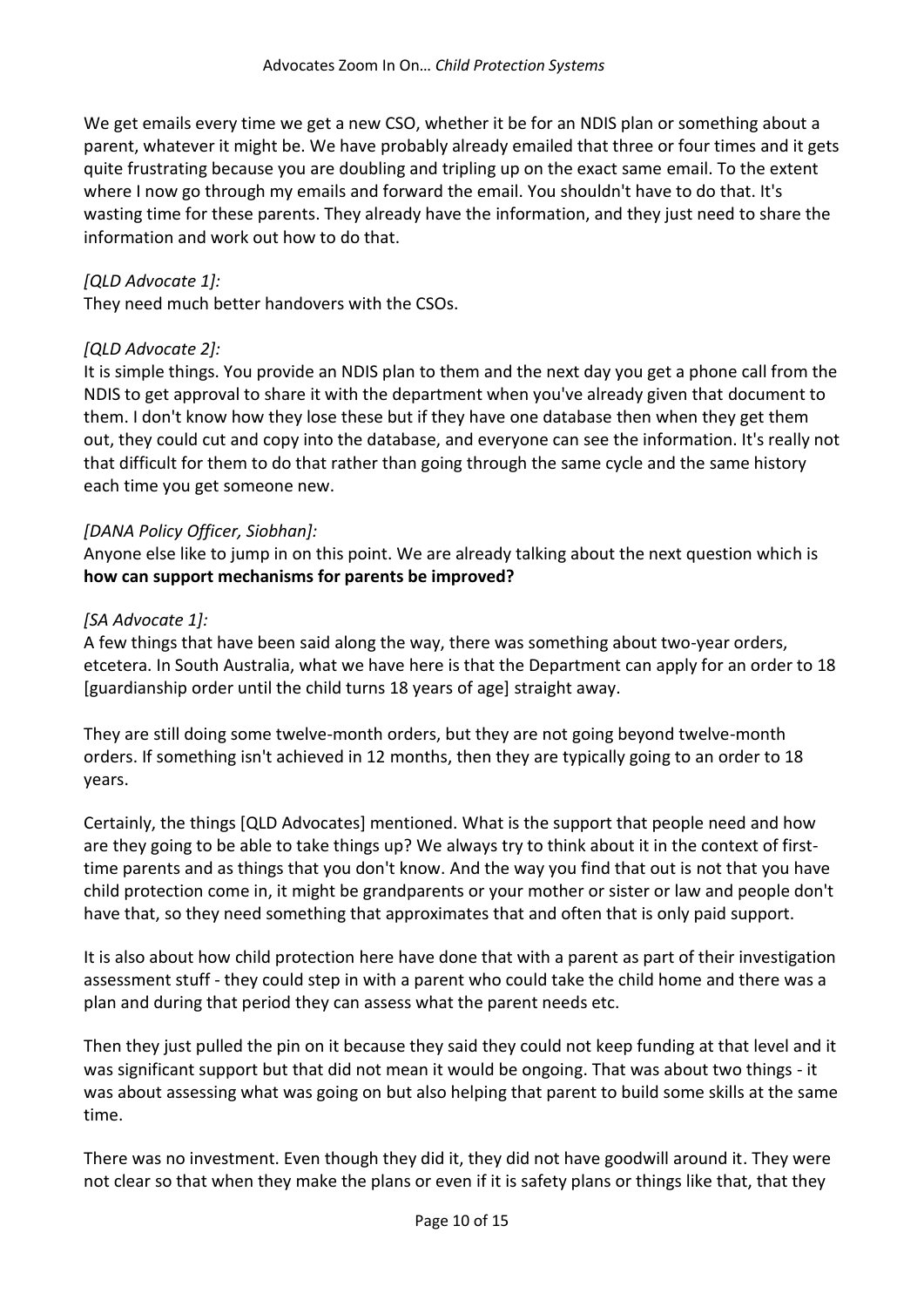are really bad at giving information in detail, so that the parent understands what is required of them.

They will give these overarching statements and you have to make sure your child is safe at home but what does that mean? We need to have specifics around that. Safety might mean that 'You always have to keep your front door locked' but if you don't say that… people will not necessarily think of that themselves because they might think about safety in a different way.

For Child Protection Services to be more clear and I forget who was saying before, perhaps [VIC Advocate 1], saying, "You are a great mum, you are doing a great job," but at the same time the axe is coming down and they are taking children away.

The way that they engage with people must be different. Don't pretend you are doing something and do not be brutal in the way that you are doing it.

#### *[QLD Advocate 2]:*

You talk about needing the funding to support these families but they have to look at the fact that, say a child is into foster care when they are first born until 18, that is \$250,000 that the foster carer gets until the child is 18.

Why can't they be proactive and use some of that money early on to help that family get that child back with the family rather than foster carers until they are 18. That would be proactive and more appropriate for them to have the extra support as opposed to all this money going into it.

Imagine how many kids are in care until they are 18 and that is the minimum that the foster carer gets, on top of Centrelink and the other stuff, and it would be better utilised to bring the family back together instead of separating them.

#### *[DANA Policy Officer, Siobhan]:*

One thing that is not in the questions - how often is it that people need access to domestic violence services or are having trouble and it is interacting with the disability?

The lack of safety might be due to a relationship that the parent is in. Is that something that comes up? …

#### *[VIC Advocate 1]:*

Quite a lot. That is often used and the young parent I spoke about earlier, that was the basis of the infant being removed at birth, that the mother could not keep away abusive people.

They were not offering any supports to help her in that respect and the mother herself had gone through Child Protection and they placed her in the environment that exposed her to predatory and exploitative people and the things that have happened to her have been horrendous.

So, it is often used and there was a VCAT-appointed guardian [Victorian Civil and Administrative Tribunal] in place for this mum and it was difficult to keep some of these men away and some of their mothers away as well.

The abuse was to the point that a mother and her son had decided that if he had a baby, they could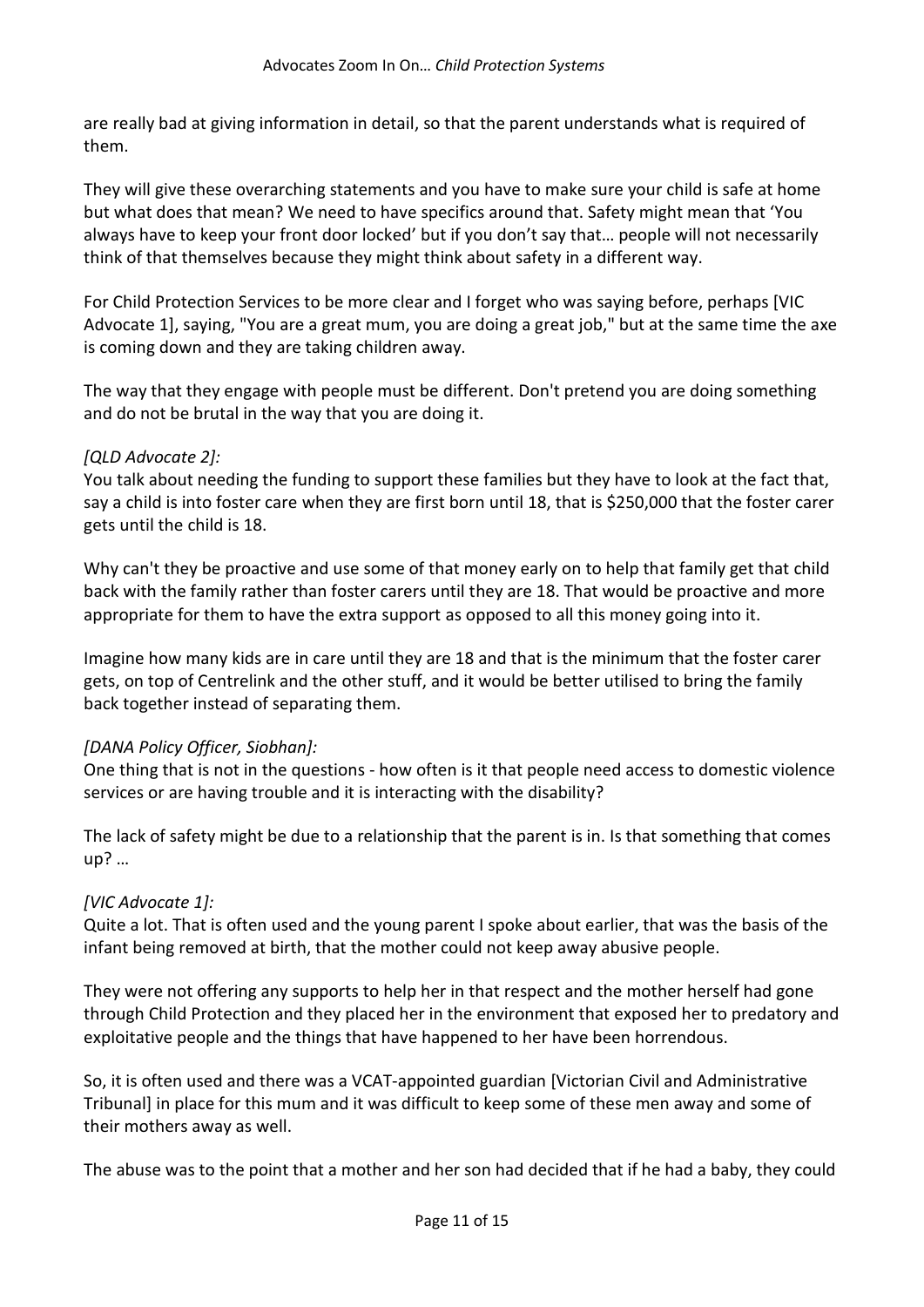get a baby bonus. They took this young woman and had her contraceptive device removed and promised her that they would look after the baby and she could live with them and that was how she came to be pregnant, basically.

It was very difficult to keep this mother … and we don't even know if he is the father but that is one of the things that happened in the lead up to her becoming pregnant and the violence was quite significant from a number of male perpetrators, including some of their female associates.

She became exposed to these people in the accommodation setting that Child Protection sent her to live at the age of 16. She was placed in an SRS [Supported Residential Service] prior to that age and it is almost like they are ticking boxes and they have ticked the box and the resident is not their concern any more

And the other issue, I've been working with a young adult, he was removed at the age of four from the father's care and was placed in the permanent care of grandparents.

No one had followed up from Child Protection as to the suitability of the grandparents as an alternative. I think it was just ticking boxes and getting a family for this young four-year-old to go to. The abuse continued to the point that police have phoned and said the grandfather drove by and threw him out of the car.

There was no follow-up. The concern is, from there, these people end up in the criminal justice system… so we have a young man who was left without support and there was no follow-up from child protection and the suitability of the grandparents was not looked at and he is now in the criminal justice system and has some very complex trauma presentations.

In fact, most of his criminal justice offending behaviour is related to trauma. There is the family violence situation, and it is significant.

There is usually an undercurrent of that somewhere. Whether it is because the parent has been removed themselves from a family violence situation or they have been placed with someone and put in a placement where family violence is happening. It is significant and it is a problem.

#### *[QLD Advocate 2]:*

Do you notice that when a child is removed, the parents, foster carers, they only get a community visitor once a month.

When they place a child with these family members or foster carers, they actually don't know them - they do an assessment and check that they look good on paper, but it does not mean that they are good people.

And I know from state to state, you were talking about VCAT, and we have got QCAT [Queensland Civil and Administrative Tribunal] in Queensland and they have these orders around contact, but they cannot enforce them, and they can forbid contact with the person but cannot actually enforce them unless you put other orders like DV [domestic violence] orders and follow up and actually go through when they are breached. That stuff is very difficult and…

*[QLD Advocate 1]:*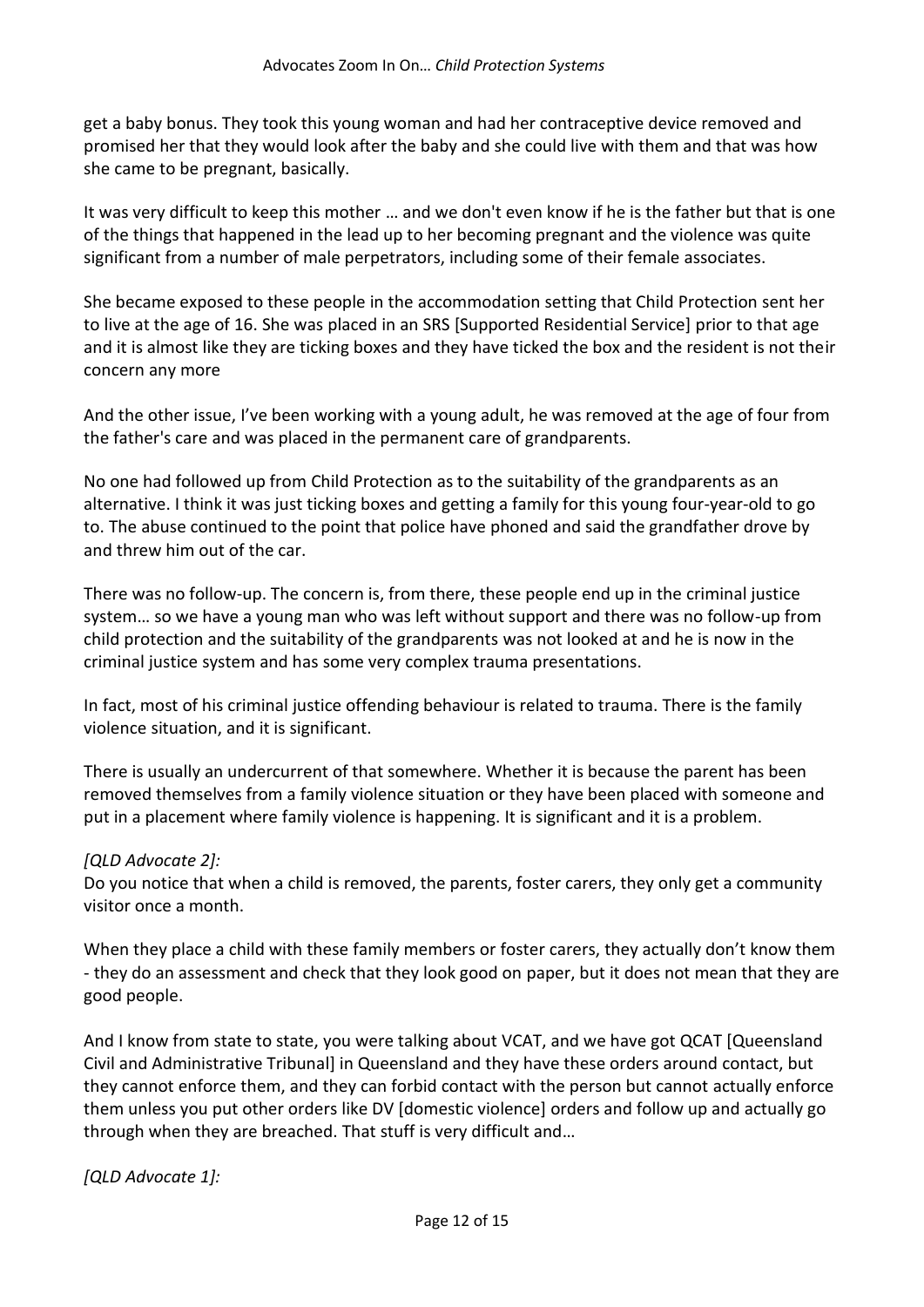And then there's still the thing around choice.

#### *[QLD Advocate 2]:*

Yes… choice and control. We have had one guardian that has been trying to do the contact order for 12 months now to separate a domestic violence situation but because the female does not want to go, they can't enforce it.

It does make it very difficult from that perspective but they do need to focus more on the family unit. When they do these long-term orders, there should be rules about when… 'Yep, you're taking on that child until they're 18, you're the grandmother or another family member, the foster carer, whatever, and you have to facilitate these things and if you do not do it, you are no longer the carer.'

It should be you have to facilitate the relationship with the family. As soon as the orders are coming in, families are ceasing contact with the parents and the kids will never get to see the parents and the families are getting away with it and that is not OK and it should be enforced and if you are taking on the responsibility, you should be assisting in facilitating that.

If you cannot facilitate it yourself, go through a contact centre or whatever it might be, but that child still deserves to have that relationship and should do it in a nice way rather than cutting off contact entirely because that is not helping these kids when they get older - they do not know who they are or where they belong in the world because they're not family any more.

#### *[QLD Advocate 1]:*

Yeah, child safety cuts off pretty quickly when they place a child with another parent or family member and that is basically OK, and they have ticked the box and you can close that file off but there is no follow-up to ensure that the contact has stayed or whatever and the family members have been a law unto themselves.

It can be a fight for 2-3 years to get it into court and then the court can say they have not been a significant person in that child's life, even though it hasn't been that parent's fault, and basically the family member has won, and that person has no contact with their child.

That is through no fault of their own whatsoever and the child safety system lets them down and then also the family law system lets them down, so it's a catch 22 there. Because it takes so long to get it heard in court and you do the parenting mediation and, you know, we know they are not a legal document so they can say 'yeah, yeah, we'll give that person contact' and because it's not a legal document, (while you can get it made into one), but, yes, it is dismissed as well by family members and then it is back to square one again and back to court and by this time a significant amount of time has gone by and the parent has not seen their child for 2-3 years.

#### *[DANA Policy Officer, Siobhan]:*

I think we have covered question four about supporting and assisting people and that is good, but I might just ask the question **about the role for access to independent advocacy and the achievement of better outcomes for people with disability and their families**.

This could be individual, family, self-advocacy.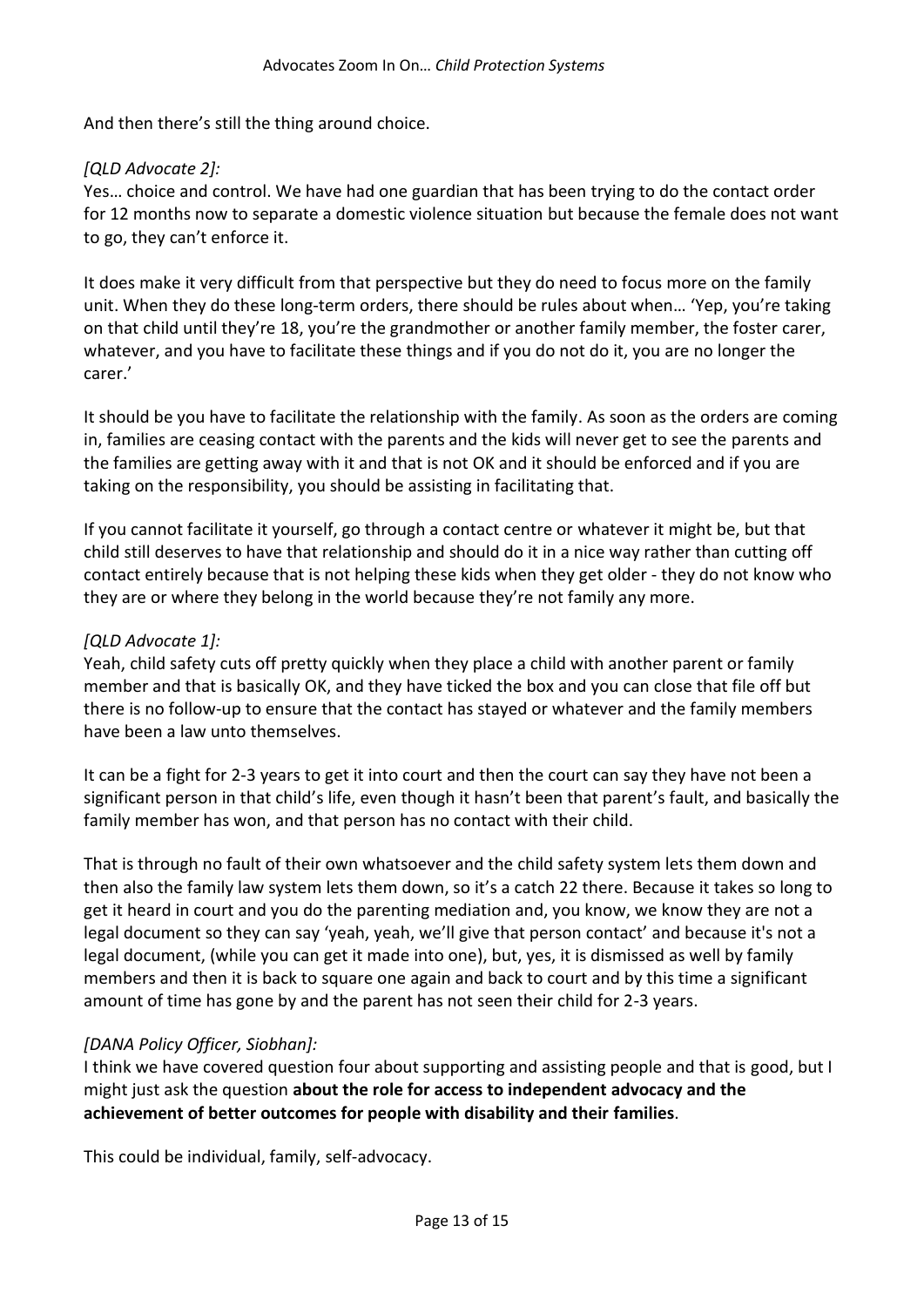# *[QLD Advocate 2]:*

Every single parent or child that goes through the Department that has a disability, it should be, not just offered, but the referral should be done to an advocacy organisation and until you can check the capacity of the person, someone has to be there, and just like a recognised entity, it should be along the same lines – 'this person has a disability, they should have a person in the room', whether it is an advocacy member or a family member and there should be an advocate in every single meeting.

## *[QLD Advocate 1]:*

The scary thing is you have a person who has signed a document and have limited reading and writing skills and might only be able to do their name and have basic reading skills, but they will not understand the jargon and everything else, through the documents, the paperwork, and the way that it is explained is horrific, really. They need somebody to support them through those processes when they are signing paperwork, without a doubt.

As far as I am concerned, that area has massive neglect. Knowing that person has an intellectual disability and making them sign documents that they do not understand is massive neglect.

## *[QLD Advocate 2]:*

Not only that, child safety officers need to be trained in disabilities. When we talk specific disabilities, we often have to explain what that means for the person because they do not have a clue. Get them trained in disability and specialise. It does not have to be everyone but any person that has a disability, their CSOs need to be trained in disability to understand [and to be] getting the advocates involved. Because the clients that get referred after the fact and come with these documents they have signed and then we explain to them what that means, and they do not want that, and you tell them that they signed it and that it is what it is because they have signed it. They thought it was something completely different and so that is not fair for those families, and it is breaking them up unnecessarily.

#### *[DANA Policy Officer, Siobhan]:*

I think even for parents that don't have a disability, it is such a massive power imbalance in that situation, and it is also something that could easily escalate and the tensions - having someone independent there, standing up for a person can be incredibly important.

# *[QLD Advocate 2]:*

It is a very emotional time for those families and they have just had trauma. They've either had them taken from the hospital or from the school and in Queensland there's always police there when that happens, in every single one I have dealt with. Imagine being a parent and having the police there making sure you don't try to grab the child… having a child screaming because they are being dragged away by strangers, when you're continually teaching stranger danger… not being able to see the parent for however many weeks before the first visit because hey, mum or dad haven't engaged with the Department… but they are so scared of the Department… that they will never see the child again.

They've got all this stuff going on, and it can take them months and months just to engage with the department, just because they are so petrified. But then you look at the child suffering as well, but in a different way, they want to see that parent, the parents want to see them, but they're just freaked out over it. But when you're approaching these families make it less formal.